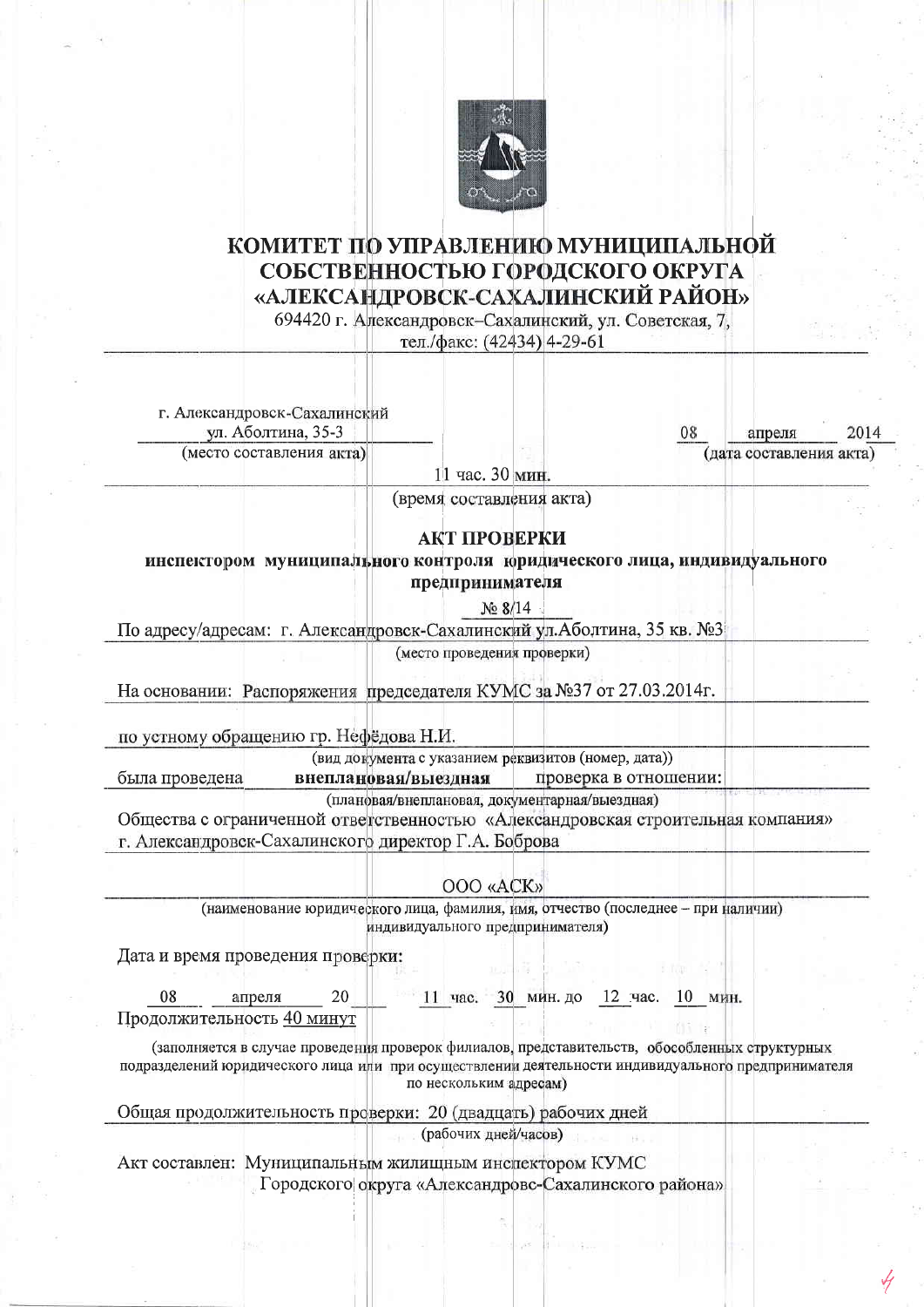(наименование органа муниципального контроля)

С копией распоряжения/приказа о проведении проверки ознакомлен(ы): (заполняется при проведении выездной проверки)

(фамилии, инициалы, подпись, дата, время)

Дата и номер решения прокурора (его заместителя) о согласовании проведения проверки: Получения решения о согласовании данной внеплановой проверки прокуратуры

(по Фед. закону №294-ФЗ от 26.12.08) не требуется.

(заполняется в случае необходимости согласования проверки с органами прокуратуры)

Лицо(а), проводившее проверку: Новикова Оксана Витальевна - муниципальный жилищный инспектор КУМС на территории ГО «Александровс-Сахалинского района»; Шубин Алексей Геннадьевич - ведущий специалист КУМС ГО «Александровс-Сахалинского района»;

(фамилия, имя, отчество (последнее - при наличии), должность должностного лица (должностных лиц), проводившего(их) проверку; в случае привлечения к участию в проверке экспертов, экспертных организаций указываются фамилии, имена, отчества (последнее - при наличии), должности экспертов и/или наименования экспертных организаций с указанием реквизитов свидетельства об аккредитации и наименование органа по аккредитации, выдавшего свидетельство)

При проведении проверки присутствовали:

9. 97

· 中国的 · ··

Fargacia e l'agring

Г.А. Боброва - директор ООО «АСК» г. Александровск-Сахалинского

А.М. Глагольев - гл. инженер ООО «АСК» г. Александровск-Сахалинского

(фамилия, имя, отчество (последнее - при наличии), должность руководителя, иного должностного лица (должностных лиц) или уполномоченного представителя юридического лица, уполномоченного представителя индивидуального предпринимателя, присутствовавших при проведении мероприятий

wines out

107.10.10.11

- - пожении.

по проверке)

В ходе проведения проверки установлено: в жилой квартире № 3 произошло частичное обрушение кирпичного печного дымохода и вентиляционных каналов. На печном дымоходе, являющимся частью перегородки разделяющей ванную комнату, санитарный узел и кухню имеются многочисленные продольные и поперечные трещины по всей его поверхности. Вентиляционные и дымоходные каналы разрушены на 50 %. Вследствие этого и по причине ветхости деревянного перекрытия произошел провал пола в ванной комнате и санузле. Кирпичные перегородки между санузлом, ванной комнатой и кухней частично обрушились. Полы санузла и ванной комнаты, имеют разрушения по всему периметру, дощатое покрытие пола имеет уклон 60%. Нет доступа в ванную комнату и санузлу. Наклон полов во всей квартире указывает на то, что половые балки прогнили и имеют уклон до 20-30%. Нарушена целостность грубопровода холодного водоснабжения. В квартире холодно, приборы отопительной системы не работают по причине длительного срока эксплуатации, без капитального ремонта (замены), а также по причине деформации и уклона поверхности полов. Данная квартира фактически непригодна для проживания.

выявлены нарушения требований, установленных (с указанием положений правовых актов):

в соответствии с ч.2.1 п.2.1.2.;п.2.1.3.; ч.5.4.п.5.5.12. ч.4.1. п.4.1.2.п.4.1.3. постановления Госстроя России от 27.09.2003г. №170

(с указанием характера нарушений; лиц, допустивших нарушения)

выявлены несоответствия сведений, содержащихся в уведомлении о начале осуществления отдельных видов предпринимательской деятельности, обязательным требованиям (с указанием положений (нормативных) правовых актов):

 $H^2$  1.

INE LE FETOR PORC'S NO KEINDED BU.

**STERN PISCO** 

He Mit or seem